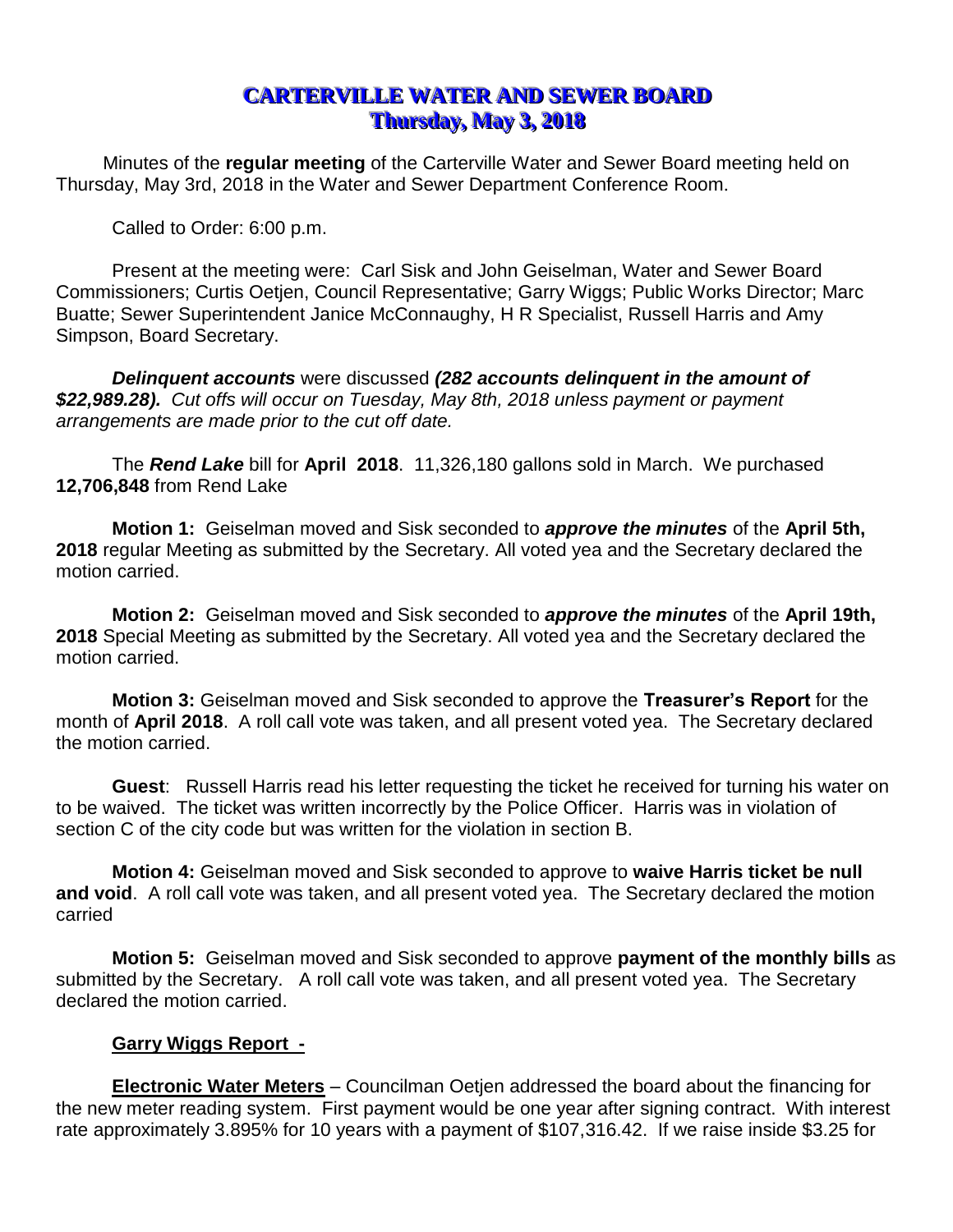inside meters and \$5.00 for outside meters will give us \$110,280.00 per year and at the end of the 10 years we would have an additional \$30,000 for a maintenance fund.

#### **Jerry Hampton Report**

Jerry Hampton absent; Garry gave a complete run down of all the leaks and taps completed this past month. Jerry loves the new truck.

#### **Marc Buatte Report**

**Arbor Drive Lift Station** Arbor Drive lift station has a pump that is locked up Marc believes from rags. Both pumps are rebuilt and the originals, we do have one rebuilt pump on hand and would like to purchase another pump along with base along with guide rails and down pipe.

**Motion 6:** Geiselman moved and Sisk seconded to **purchase pump, base, guide rail and down pipe in the amount of \$9,000.00**. A roll call vote was taken, and all present voted yea. The Secretary declared the motion carried*.*

**Lining of Manholes**: Spectra Tech will be in our area again. The last time they were here Spectra Tech lined 3 manholes and lines for \$9,025.00. Councilman Oetjen recommends that we wait for a while to line 5 new manholes since we just spent the money on it. It had been considered to do this once a year.

**Aerator Rotor #2** Update- 6 rows of blades and by the end of the month get it installed. Geiselman asked about how the aerators are actually performing. He is concerned with summer coming. Marc said he is hoping by having both aerators working it will tell him if the ditch is where it should be. If not, Marc wants to take the second ditch and run it in series not in parallel. Which means aerator one ditch run it to the second ditch aerator it again then to the clarifiers.

Amy explained the water leak credit for John Gooden at 901 Taft Baker Dr. Gooden had a leak back in January (Month that we estimated) and was found when they did meter readings in February. 247,430 gallons went thru his meter. Amy explained the two different leak credit figures: one was normal leak credit process and one at Rend Lake cost. After normal leak credit the bill would be \$897.46; after Rend Lake credit bill would be \$533.41. Mayor Robinson recommended that we use the Rend Lake credit.

**Motion 7:** Geiselman moved and Sisk seconded to approve the following leak credits:

#### **Leak Credits**

| 12-7601 | Chethana Sharath; 1301 Whippoorwill Rd | 121.56        |            |
|---------|----------------------------------------|---------------|------------|
| 02-1531 | Shanna Pinston; 122 Kate St            | 167.80<br>\$. |            |
| 14-4380 | Sue Speers; 908 N. Division            | 184.96<br>\$. |            |
| 05-2970 | Rose Ann Rector; 406 California        | 21.05<br>\$.  |            |
| 15-5022 | Aloffo; 121 Weisbrook                  | 65.04<br>\$.  |            |
| 08-1480 | Martha Dillow: 610 Willow              | \$.<br>9.14   |            |
| 05-3781 | John Gooden; 901 Taft Baker Dr         | \$1,316.55    |            |
| 09-2130 | Michael Enzenberger; 406 Pennsylvania  | 47.79         | \$1,933.89 |

A roll call vote was taken, and all present voted yea. The Secretary declared the motion carried*.*

**Crawford and Associates Report**: **Rodney Potts** No Report (Rodney Potts not in attendance)